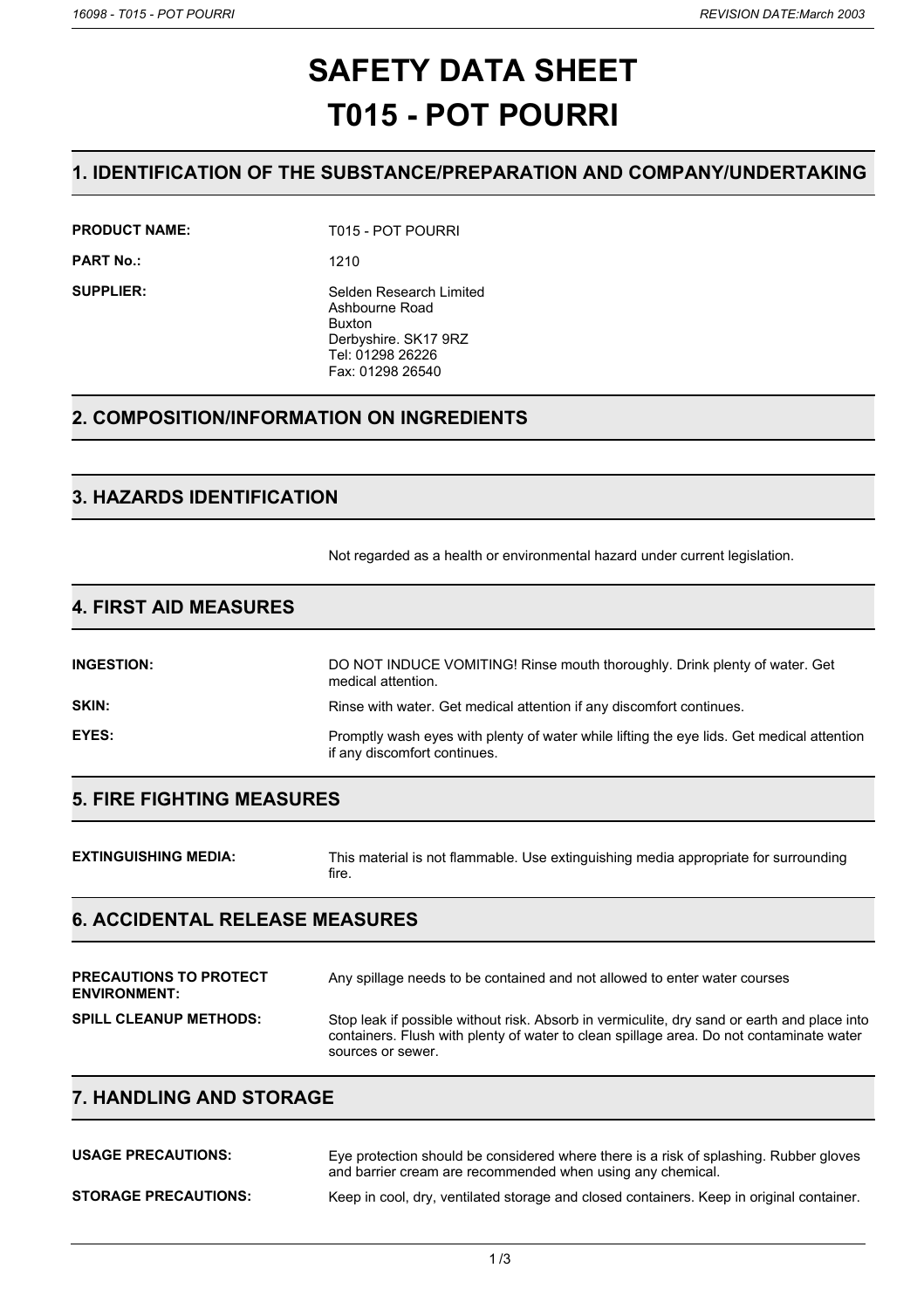# **8. EXPOSURE CONTROLS AND PERSONAL PROTECTION**

#### **PROTECTIVE EQUIPMENT:**



**OTHER PROTECTION:** General workwear only No specific protective equipment noted, but may be required anyway.

## **9. PHYSICAL AND CHEMICAL PROPERTIES**

| <b>APPEARANCE:</b>                         | Clear. Liquid.    |                   |    |
|--------------------------------------------|-------------------|-------------------|----|
| <b>COLOUR:</b>                             | Colourless.       |                   |    |
| <b>ODOUR/TASTE:</b>                        | Perfume.          |                   |    |
| <b>DENSITY/SPECIFIC GRAVITY</b><br>(g/ml): | $0.994 - 1.004$   | Temperature (°C): | 20 |
| <b>pH-VALUE, CONC. SOLUTION:</b>           | Neutral           |                   |    |
| <b>SOLUBILITY DESCRIPTION:</b>             | Soluble in water. |                   |    |

## **10. STABILITY AND REACTIVITY**

| STABILITY:                                   | Normally stable.                                    |
|----------------------------------------------|-----------------------------------------------------|
| <b>CONDITIONS TO AVOID:</b>                  | Avoid excessive heat for prolonged periods of time. |
| <b>HAZARDOUS DECOMP.</b><br><b>PRODUCTS:</b> | Not known.                                          |

## **11. TOXICOLOGICAL INFORMATION**

| <b>INGESTION:</b> | Liquid irritates mucous membranes and may cause abdominal pain if swallowed.<br>Diarrhoea. Nausea, vomiting. |
|-------------------|--------------------------------------------------------------------------------------------------------------|
| SKIN:             | Prolonged or repeated contact leads to drying of skin.                                                       |
| EYES:             | Irritation is likely.                                                                                        |

## **12. ECOLOGICAL INFORMATION**

**ECOLOGICAL INFORMATION:** Not regarded as dangerous for the environment.

## **13. DISPOSAL CONSIDERATIONS**